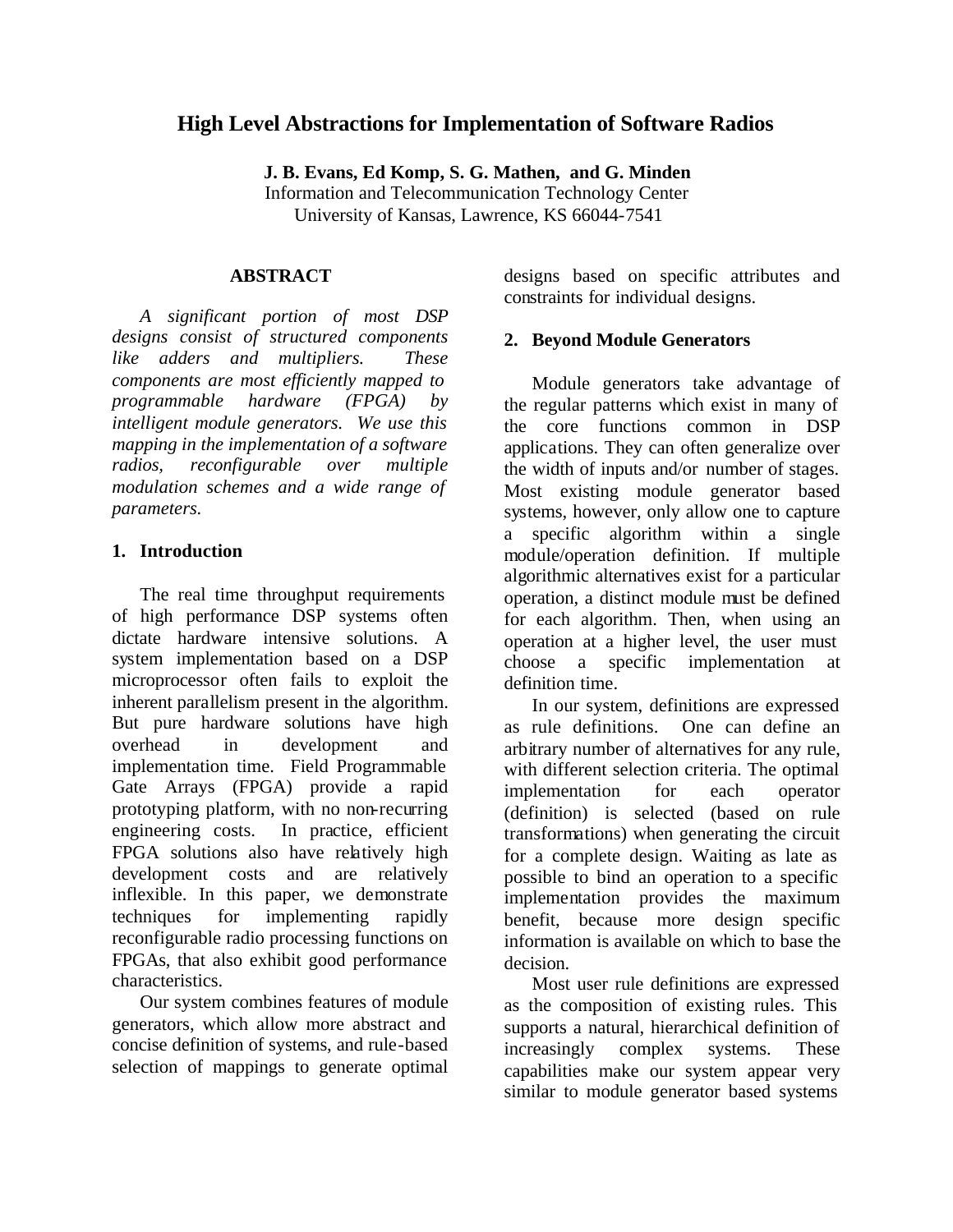which are increasingly common in today's CAD environment. It shares with them, the ability to more quickly define correct and concise definition of solutions through abstractions, reuse of code through parameterized common sub-components. In addition, however, these user definitions transparently acquire the optimizations associated with rules being composed.

## **3. Rule Based Evaluation**

Our compiler accepts design descriptions defined by rule transformations written in a functional language called Flash. The compiler reduces the input to successively simpler descriptions based on repeated application of rule transformations. It then generates a low level VHDL description of the design. This is then passed on to commercial VHDL synthesis tools to produce a net list for the target FPGA, which in turn, is placed and routed by vendor specific tools.

Rule selection is based on a variety of compile-time information, including:

- Input type $(s)$
- Input width
- Binary representation of known values
- Parameter values
- Compile time constants
- Global settings, such as "optimize for space"
- Target Hardware

There may be an arbitrary number of implementations for any particular operation which are distinguished by their selection criteria. This flexible rule-based approach allows us to select the optimal implementation for a generic operation for the specific application.

As a specific example, numerous rules are defined for multiplication. A few of these are listed here:

- Both arguments are known values. No circuitry is required for this operation. The multiplication can be performed in the compiler, and the multiplier output replaced with this known value.
- One argument is a known value. A KCM (Constant Coefficient Multiply) algorithm can be applied.
	- Number of 1's in the known value binary representation is less than cutoff, implement the KCM with a shift and add algorithm.
	- Otherwise, use a table-lookup implementation for the KCM.
- Arguments are equal, but unknown; use a lookup table.
- Otherwise, perform a general shift and add implementation.

All definitions in Flash are defined in terms of rules. As a result, optimizations can be applied at arbitrary levels of abstraction. This allows one to take advantage of information available only at more global or abstract view of an algorithm.

As a specific example, consider implementation of a Finite Impulse Response (FIR) filter. The typical implementation is a regular sequence of Multiply Accumulate (MAC) blocks separated by latches. Each MAC multiplies the input by a constant (tap) associated with that stage of the filter. Since these taps are represented with a finite number of bits, multiple taps may have equivalent representations. Recognizing this fact, allows one to define an implementation of the FIR which first examines the binary representation for the taps, and generates a multiplication circuit only for each distinct valued tap (rather than a multiplication circuit for every tap).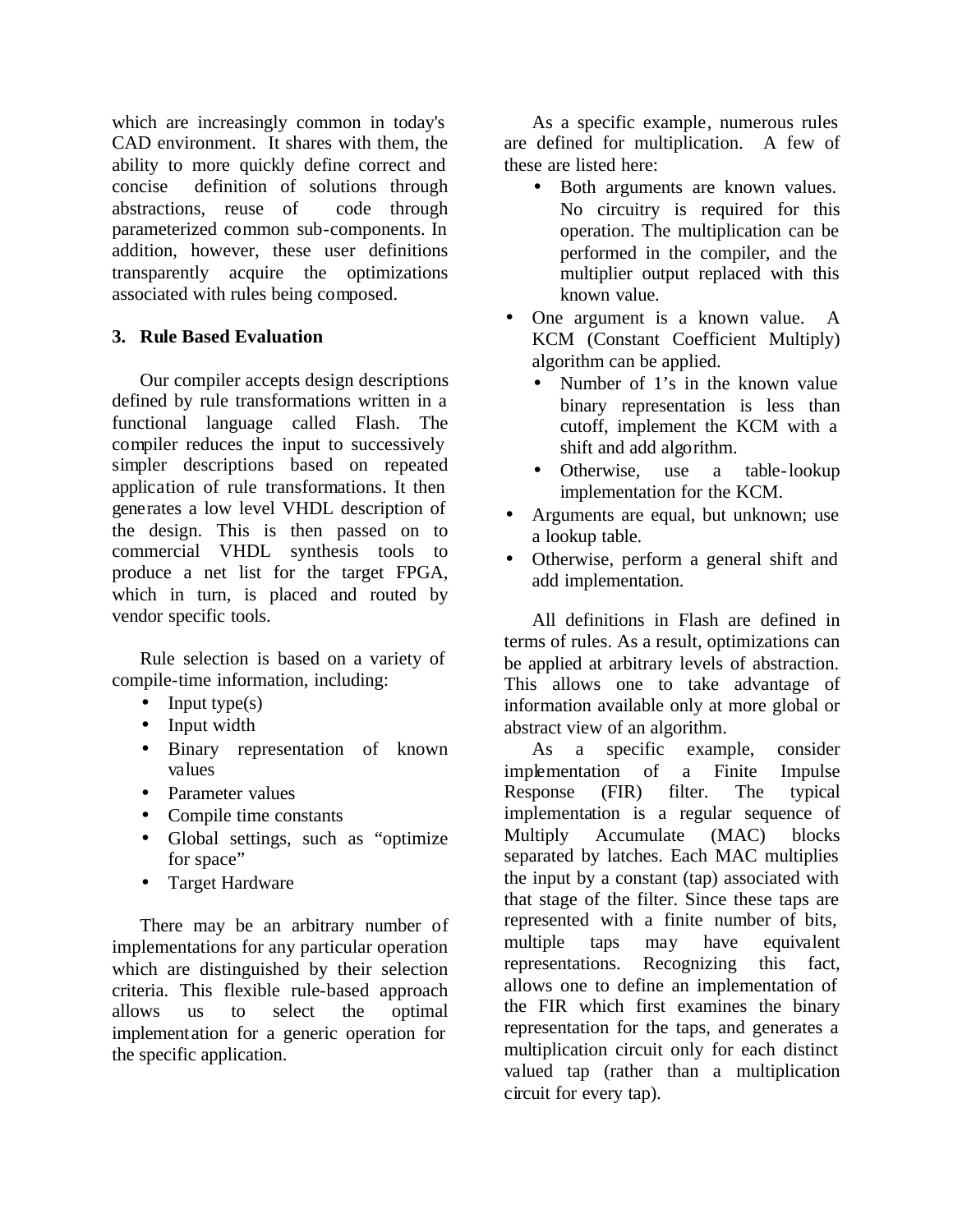Flash is supplied with a core set of optimization rules for the basic boolean operations on bits. In addition we have developed a core library of elementary DSP functions including elementary arithmetic functions and some higher level functions such as FIR filters. Typically, users begin the definition of a specific system based on these core rule libraries.

All rules are entirely external to the Flash compiler itself. Users can augment this set with new function definitions or additional optimization rules for existing functions.

Our primary objective has been to implement a set of highly configurable radios to address some of the issues in the adaptive computing systems environment. At the same time we hope to be able to at least approximate the performance of handcoded designs written for a specific parameter set.

The following section briefly describes the design of one of these radios in greater detail.

### **4.1 BFSK Demodulator**

In BFSK (Binary Frequency Shift Keying) modulation, zeros and ones are sent



#### **4. Implementation of Digital Radios**

Radio processing functions for various modulation and demodulation schemes map well to digital operations. With a relatively small collection of basic modules, including:

- Signal mixers, using multiplication;.
- Filtering. with FIR filters;
- Multi-stage delays;
- Carrier recovery;
- Local carrier generation, via ROM tables of the sine or cosine functions

a wide variety of digital radios can be implemented.

Our design environment has been successfully tested with the implementation of the following digital radios: AM; LSB; USB; FM; BFSK; BPSK; and QPSK.

at narrowly separated mark and space frequencies. Figure 1 shows a block diagram of a simple BFSK demodulator.

The Flash implementation, shown below, parameterizes the design over the system sampling rate and the mark and space transmit frequencies. In this example, the order of the filters and the amount of precision used for the tap coefficients have been set internally. Each of these values, appears as a constant in a lower level rule application which is easily changed in a text editor.

```
(define (bfsk sample-freq mark-freq
              space-freq data-freq)
  (term-rules
   [(input : fixedpt) => fixedpt
     ;; Transition BW for mark/space filters
     (let ((sb-adj (- (/ (+ mark-freq
                             space-freq) 2)
                      mark-freq)))
       (bind ((filtered-input
                ;; BP filter to remove noise
```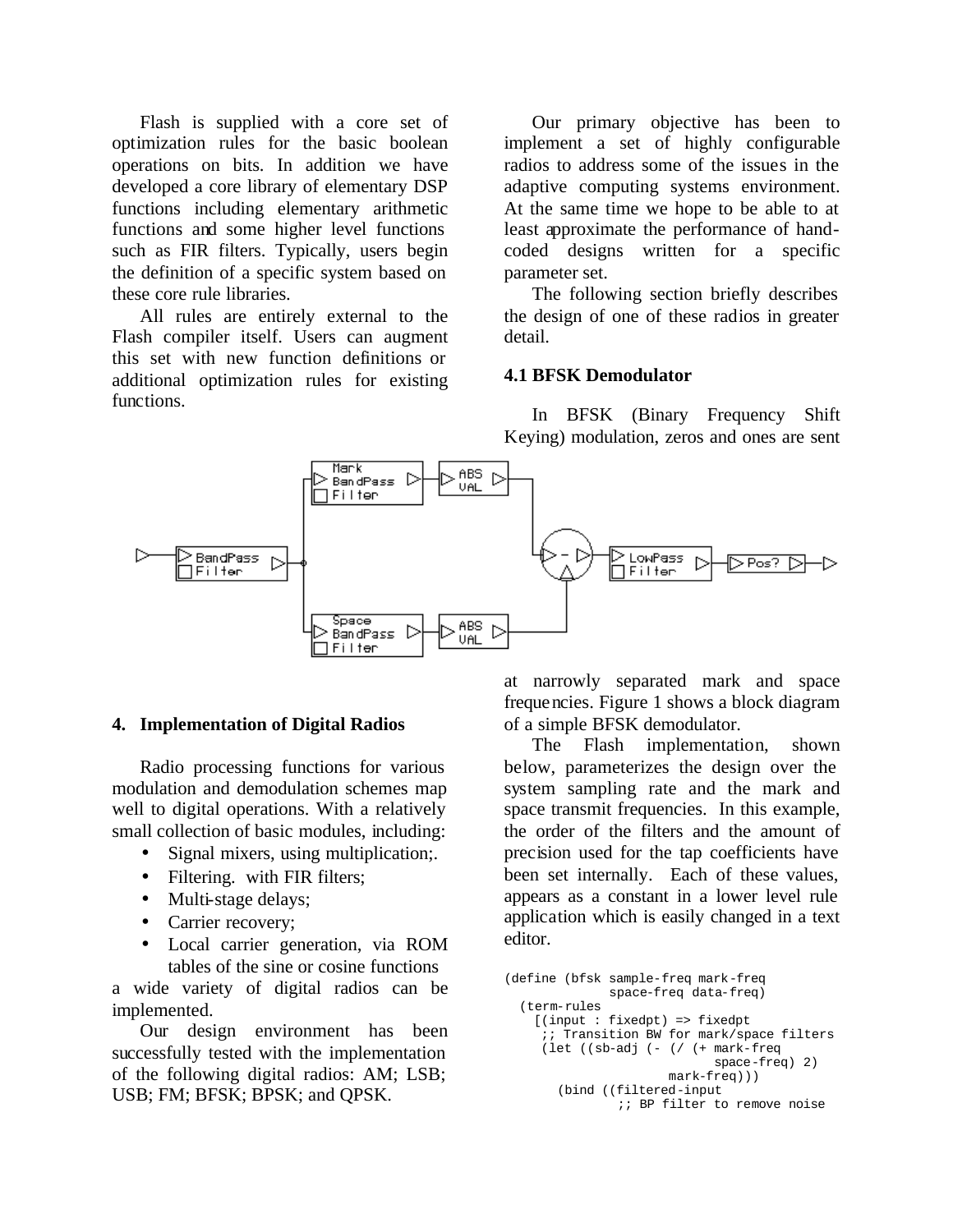```
 ;; outside space/mark freq
        (app (bandpass-filter-remez
              sample-freq
              (* .5 mark-freq)
              mark-freq space-freq
              (* 1.5 space-freq)
              16 input.f)
             input)))
  ;; LP filter before output
  (app (lowpass-filter-remez
        sample-freq data-freq
        (1.5 data-freq) 12 input.f)
       (@ subtract
          (app absolute
     ;; BP filter at mark-freq.
     (app (bandpass-filter-remez
           sample-freq
           (- mark-freq sb-adj)
           (- mark-freq data-freq)
           (+ mark-freq data-freq)
           (+ mark-freq sb-adj)
           16 input.f) 
         filtered-input))
(app absolute
     ;; BP filter at space-freq.
     (app (bandpass-filter-remez
           sample-freq
           (- space-freq sb-adj)
           (- space-freq data-freq)
           (+ space-freq data-freq)
           (+ space-freq sb-adj)
           16 input.f)
          filtered-input)
     filtered-input)))))]))
```
## 5. **Results**

Our design environment has been successfully tested with the implementation of a variety of digital radios. These radio descriptions were abstracted over design constants like carrier frequencies and data rates. In this way we obtain rapid reconfiguration within a wide range of design specifications. The reconfiguration time required is less than half an hour which is the time required for the compilation and for the FPGA vendor tools to perform place and route.

Our system facilitates design re-use and permits concise definitions of complex systems. The table below compares the number of lines of Flash code required to define each radio to the number of lines of VHDL code generated for each. Though hand crafted VHDL could be more concise, the size of generated VHDL output is a

rough indication of the compactness of our source representation.

| Design      | Functional  | Generated   |
|-------------|-------------|-------------|
|             | Description | <b>VHDL</b> |
| AM          | 16          | 306         |
| <b>FM</b>   | 45          | 520         |
| <b>BFSK</b> | 50          | 571         |
| <b>BPSK</b> | 82          | 972         |
| <b>OPSK</b> | 72          | 1334        |

In the following implementation results, the hardware target for all implementations was a Xilinx XC4085XLA FPGA. Size is reported in allocated CLBs (Configurable Logic Blocks) and speed as the maximum clock rate as reported by the place and route tools.

To evaluate the performance gain of selected higher level design rule optimizations, we generated circuits for the same system definition, but with different sets of rule transformations in place. This allows us to evaluate exactly the improvement attributable to the additional rule(s).

The results in the following table summarize the results for implementation of a 22 tap FIR low pass filter, using 10 bits of binary precision for the coefficients. The Basic design results were generated using a FIR transformation based on a standard series of 22 multiply accumulate blocks, The MinMult design results were generated using a FIR transformation which minimizes the number of multiply circuits.

| Design       | <i>Size</i> | <i>Speed</i> |
|--------------|-------------|--------------|
|              | <b>CLBs</b> | Mhz          |
| <b>Basic</b> | 401         | 36.30        |
| MinMult      | 346         | 37.00        |

For comparison to hand-coded VHDL, other members of the team implemented some of the radios directly in VHDL. These implementations were written for a specific